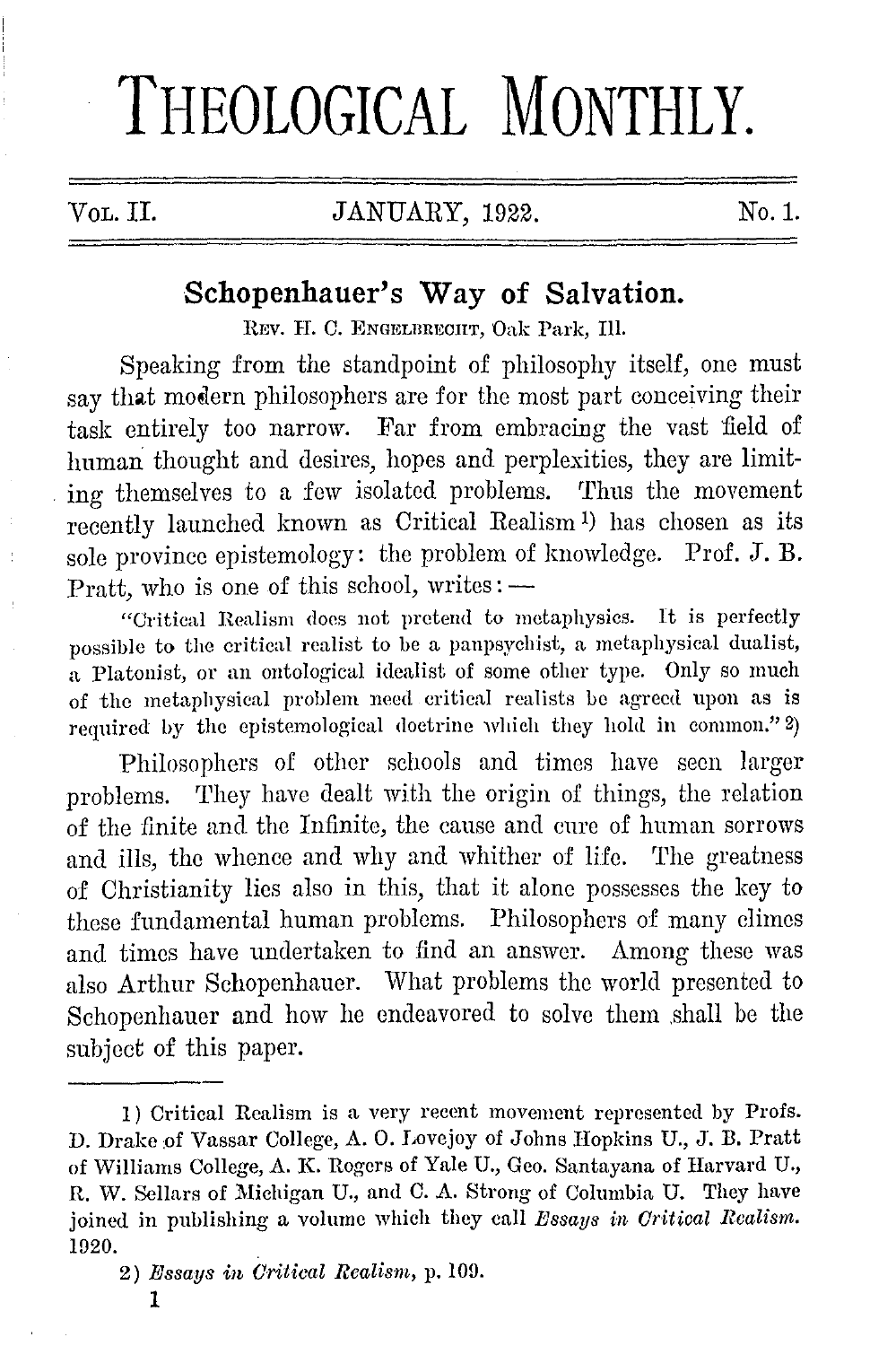reason are antagonistic, if each functions according to its true nature. And if we recognize the government of divine Providence in the discovery, in this age, of Babylonian cylinders and Greek coins which dissipate into thin air certain basic assertions of the negative higher criticism, - the very stones speaking from the ashes of forgotten ehiliads to testify to the genuineness of the record, - we may recognize some worth also in the demonstration, along lines of pure dialectic, of the misuse of the critical faculty as employed in the myth- and source-hypotheses. The Sadducean critics, it is very clear, have proved far too much. Their agnosticism is based not on reason, but upon an abuse of reason.

# **THE THEOLOGICAL OBSERVER.**

Dearth of Men in the Ministry and Fitness for Service.

Secretary E.T. Tomlinson says, in the *Watchman-Examiner*, that the dearth of men in the ministry is more apparent than it is real. He quotes statistics to show that in 1890 there was one minister to every 568 of the population, and in 1920 one to every 470. In 1890 the population of the United States was 63,000,000 and the number of ministers 111,036, while now the population is 105,000,000 and the number of ministers 220,000, the increase in population during this period having been seventy-six per cent. and the increase in ministers ninety-eight per cent.

According to such statistics it may be said that there is no greaterdearth of ministers now than there was formerly. But this does not answer the whole question. We know that in our Synod there has been a shortage of men, ministers and teachers, for we have not, for a number of years, been able to supply all calls. There is no mistake about this. We also know that there is a great shortage from another view-point, namely, that of missionary opportunities. We can safely say that we could to-day place a few hundred or more men if we had them. This quite agrees with the words of Christ, which must still stand: "The harvest truly is plenteous, but the laborers are few; pray ye, therefore, the Lord of the harvest that He will send forth laborers into His harvest." Matt. 9, 37. 38. Let us not forget that, while missionary opportunities are ever with us, it takes from six to nine years to train a man for the work of the ministry.

But there is another fact which Secretary Tomlinson emphasizes. He says: "For men who are natural leaders, equipped for a great task, there is, as there has ever been, an unceasing and imperative demand. It is no kindness to a man who does not possess tho qualifications of leadership or adequate equipment to ordain him to the Christian ministry. There are other ways of service besides the one in the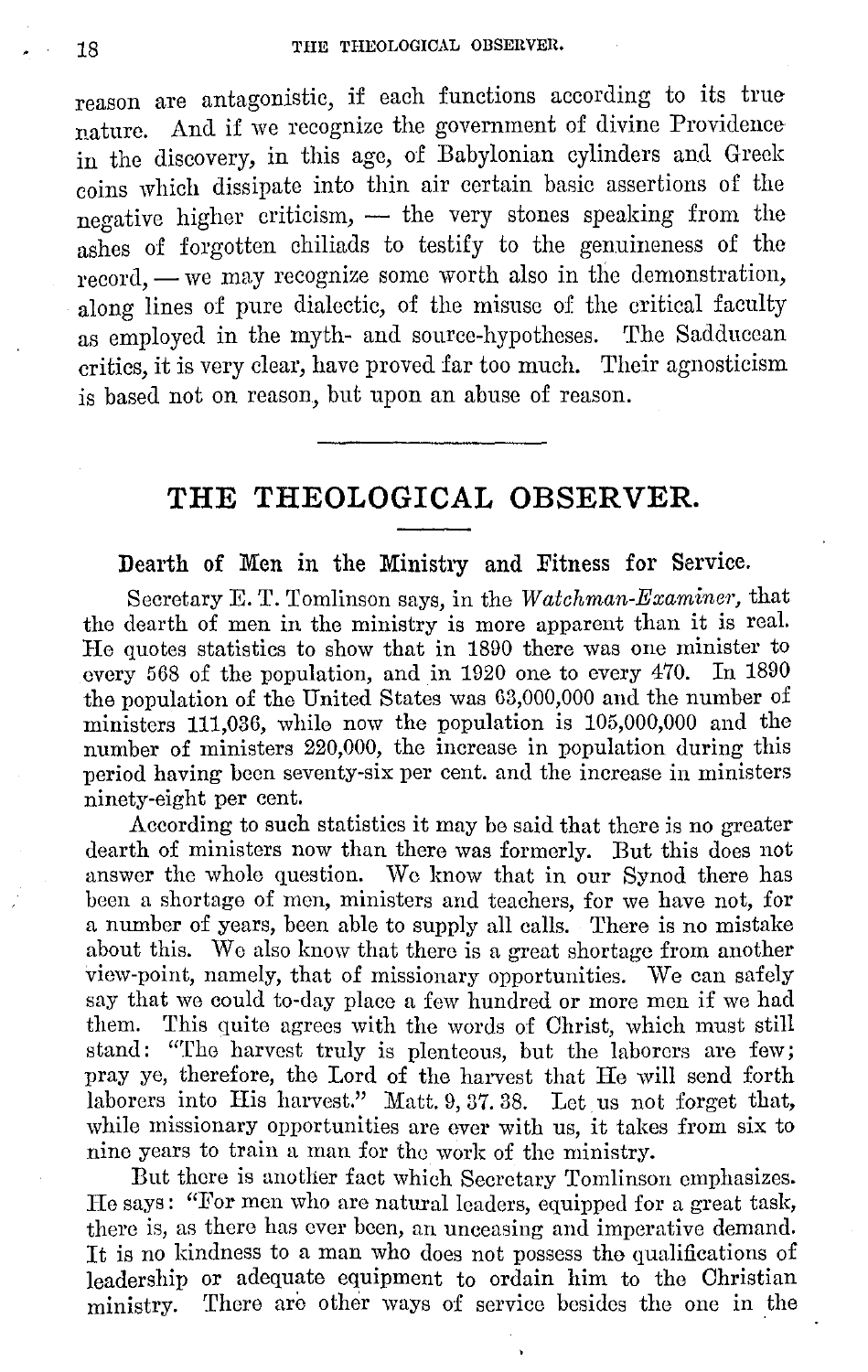pulpit." We do not need men in the ministry who can simply "hold down the place." Truly Paul says that no more is required than "that a man Le found faithful." 1 Oor. 4, 2. Very true, but God requires that such as assume the stewardship of which Paul speaks be qualified to do so. The minister should, *e.g.,* be "apt to teach" and be able "to take care of the church of God." The first qualification mentioned calls for the *necessary knowledge* - Scriptural and general knowledge - and the aptitude to impart it to others, to apply it, to use it for the benefit of man, for that is what the word *teach* means. 'fhe student preparing for tho ministry cannot be too well equipped in this respect for his work; nor should he cease studying after he has been ordained. The second qualification calls for *leadership,* for Paul says a bishop should be "one that ruleth well his own house, having his children in subjection with all gravity; (for if a man know not how to rule his own house, how shall he take care of the Church of  $\text{God}\$ ?" 1 Tim. 3, 4.5. A teacher in the Church is by virtue of his calling a leader. Lack of leadership spells inefficiency not only for the minister, but for his church as well.

The great need of ministers should not persuade us to pass men into tho ministry who afterwards "cumber the ground." The Church is better off without such. FRITZ.

#### Is Lutheranism Reviving in Germany?

The *Flugblatt der Luther-Gesellschaft*, which has just reached us, is only a two-page leaflet, but its message is heartening to those who have since the close of the war hoped for a revival of evangelical Lutheranism in Germany. Its obverse contains a woodcut reprinted from a Luther tract of the year  $1521$ , - the cowled monk, firmly grasping a Bible, features of intense earnestness, a coarse woodcut, yet a piece of art. Below it the following Luther words are printed:  $-$ 

"I know and am assured that our Lord Jesus Christ still lives and reigns. On this knowledge and confidence I rest myself, and may not fear a thousand Popes. He that is within us is greater and mightier than he that is in tho world." (Lotter of April 1, 1521.)

"You must set before your eyes without any doubt or scruple the will of God regarding yourself, confidently bolieving that He will do great things through you. Such faith lives and moves within a personality, penetrating and transforming it throughout." (From tho "Magnifioat," 1521.)

"Pray for us, dear brethren, and among yourselves, that we may extend faithful hands to one another and all, in one spirit remain loyal to our head, Jesus Christ." (Addressed to the Christians in Holland, etc., 1523.)

The reverse announces the purposes of the Luther Society. They are three. First of all: "Closer acquaintance with Luther!" "Many," says the leaflet, "confess Luther as the Reformer of the faith, but their knowledge does not extend beyond certain recollections of schooldays; many celebrate the hero in the world of spirit, few read his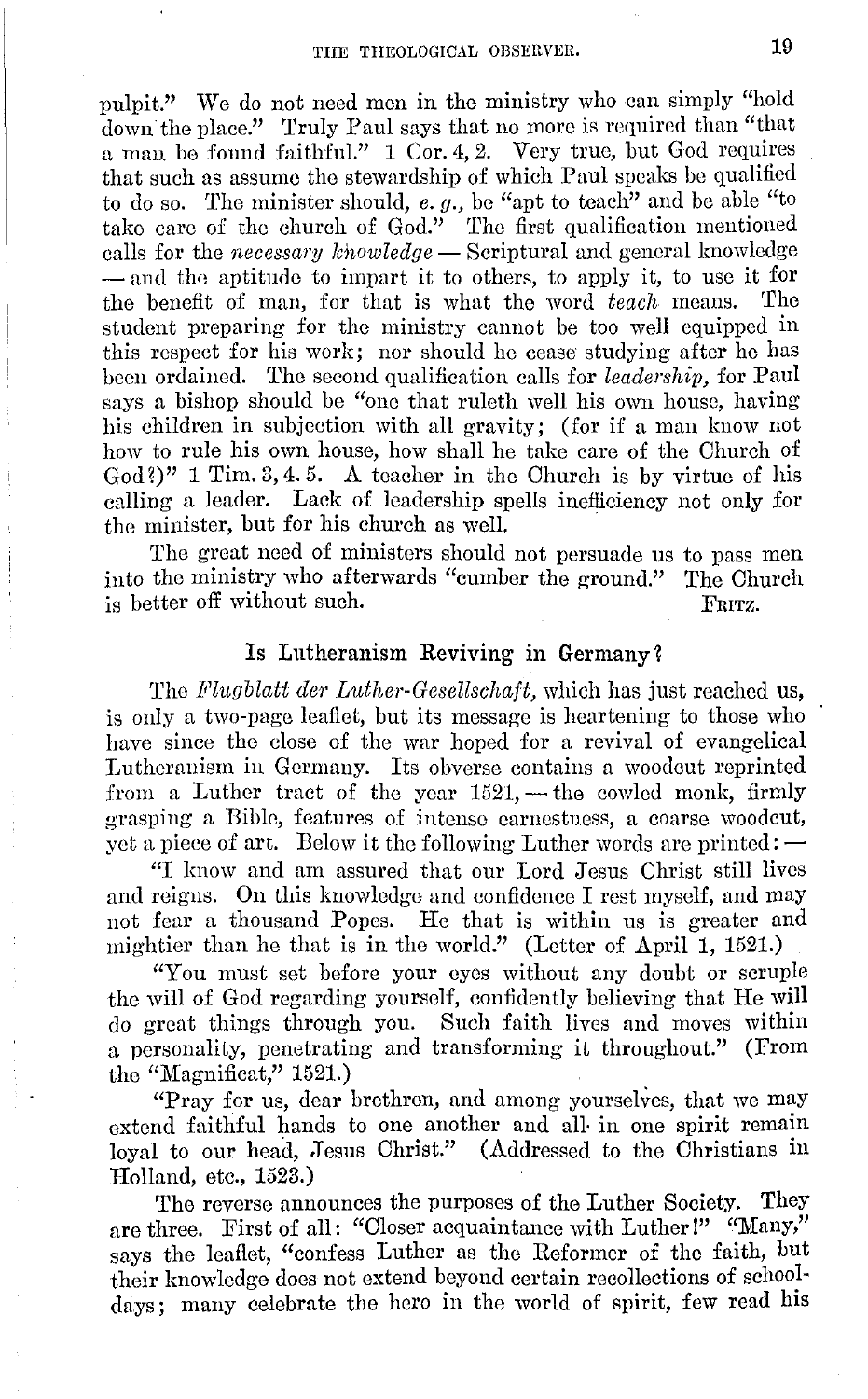books. The Luther Society proposes to work a change. It intends to publish popular essays on Luther and his work and to reprint a selection of his most important and significant writings."

The second purpose is: "More comprehension ( *V erstaendnis)* of Luther!" The stress of our times "has produced everywhere a desire for true spiritual guidance. Luther was not only the spiritual leader of the past, he is that for the present. The Luther Society endeavors to open avenues for a better comprehension of Luther as a leader of our own time. Our endeavor will be to demonstrate Luther's importance for our age and time through his attitude over against nature and art, government and society, economy and law, his influence on philosophers and poets, and to restore his keen weapons for the spiritual conflicts of our day."

The third purpose: "Loyal confession of Luther!" *(Mehr Belcenntnis zu Luther!*) "Luther's person and work cannot be comprehended unless we study it from the center of his life in the faith. Without this innermost factor of Luther's work we cannot work to-day. The Luther Society intends to guard the legacy of Lutheran piety, the Luther Bible, Luther songs, the Luther catechism, and thus prepare a way for a personal experience of his faith *(zit seinem Glanbenserlebnis).* The supernational worth of the Gospel rediscovered by him constitutes the foundation for his ecumenical significance. To render these values vivid once more and to keep them alive, the Luther Society issues a call for loyalty to Luther." ,

The society intends to publish· a popular organ, *Liither;* a Luther year-book, containing results of scholarly research; tracts and leaflets, containing writings of the Reformer and appreciations of his work. The program calls for meetings of local chapters, annual conventions, pageants, Luther celebrations (with emphasis on the use of Bach compositions), and contributions towards the support of the Luther museum in Wittenberg. Annual dues in the United States are one dollar. Inquiries will be answered by Pfarrer Knolle in Wittenberg (Bez. Halle). Dues are made payable to the Gcschacftsstelle der Luther-Gcsellschaft in Wittenberg (Bez. Halle).

vVe have no information concerning the Luther Society beyond that conveyed in the stray leaflet before us. How far national and cultural motives enter into the undertaking, and how far the spiritual content of Luther's message, especially in its relation to the inspired Scriptures and the doctrine of salvation by Christ alone, has been realized by the founders we shall be better able to judge as the literature of the society reaches us. GRAEDNER.

#### Metaphysical Healing.

The unhallowed union between Mammon and religion has produced more than one monster, but none more misshapen than the College of Divine Metaphysics (inc.), the "only school of its kind in the world that legally can give its students the title of Doctor of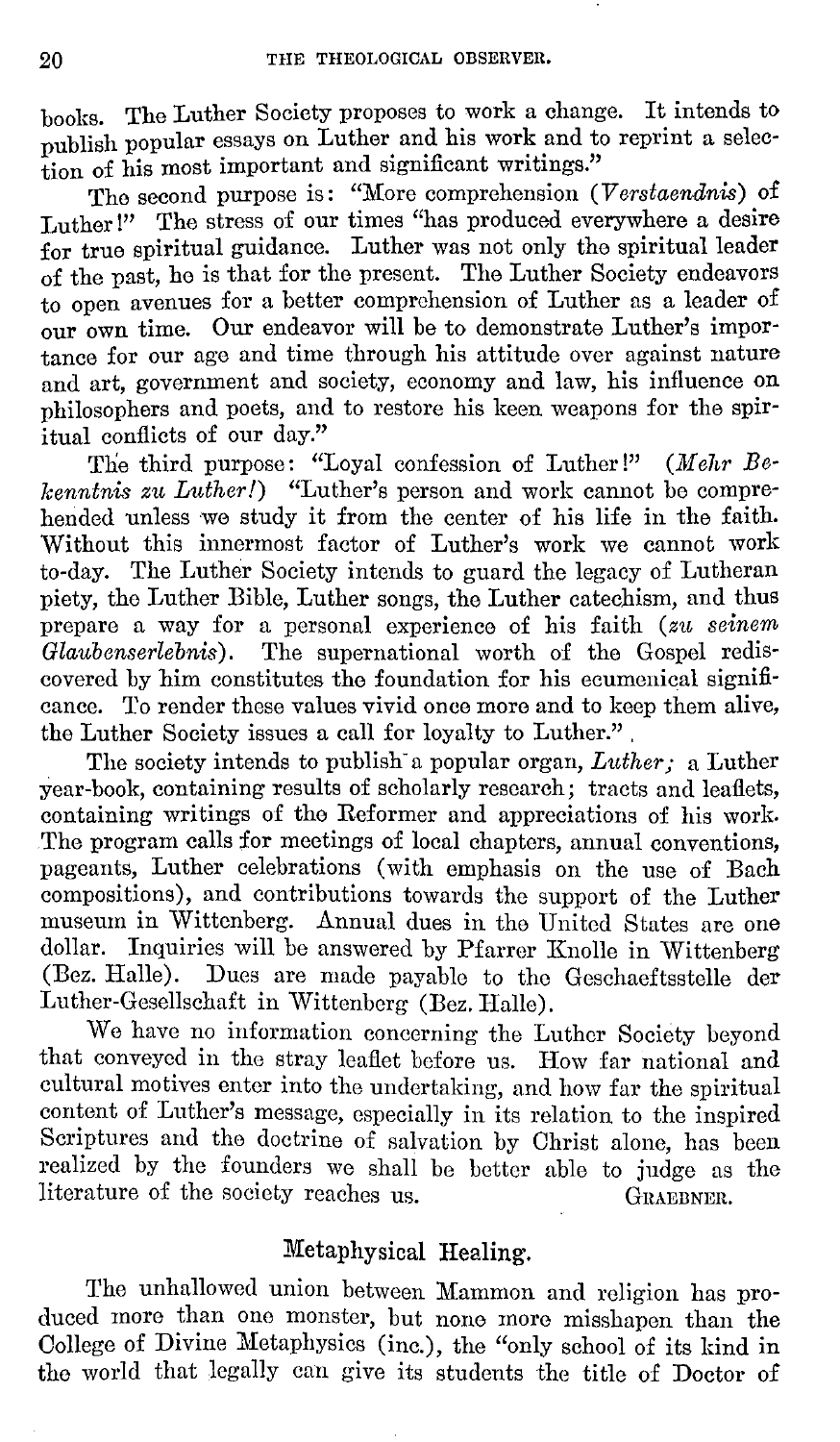Metaphysics (D. M.)." Undoubtedly, to the man who goes into the healing business the letters D. M. after his name will be worth something, not because they will suggest the august distinction of a Doctor of Metaphysics, but because they will, to the unlettered, suggest Doctor of Medicine **(M. D.).** As the advertisement in *Health Culture*  says, with considerable frankness, "the title is of great importance."

That there never has been such an honorary degree as Doctor of Metaphysics nor any such branch of learning as Divine Metaphysics means nothing to the author of this new cult. His claims are comprehensive. The factory in which he proposes to turn out metaphysical doctors comes as an answer to humanity's need of "the metaphysical teaching that Jesus gave to the world." Booklets introductory to the course discuss Zacchaeus and Jesus at Dinner, How to Pray to Get Results, and have other titles calculated to attract the Christian searcher after an income of \$200 to \$1,000 per month, promised to D. M. graduates, combined with opportunities "to do an unlimited good to the glory of the Father." GRAERNER. do an unlimited good to the glory of the Father."

#### The Collapse of Christian Faith in Latin America.

A complete collapse of the Christian faith in Latin America seems to be impending if certain reports from the Southern Continent convey an udequate picture of the situation. A commission of the Methodist Church which has just brought in its report declares that in all the Southern republics practically universal unbelief exists as far as modern learning has proceeded. The commission asserts that the people in each of the several countries may be roughly divided into four classes: A violent anticlerical party, many of whom carry their opposition to religion of every form; the more or less wellreasoned skeptics and atheists, who look indulgently upon religion as harmless for women and for the lower classes, but who arc themselves indifferent to its claims; the "dissatisfied, if not disillusioned and groping companies of souls who soon pass on to cynicism and hardness of heart"; those whose "period of doubt and breaking away is ahead of them as they are overtaken by free education."

The report says a surprising number of the women are beginning to share the skepticism of their husbands, and that theosophy, spiritism, and similar cults arc rapidly taking tho place of Christianity in numerous sections. In Bolivia alone, it is claimed, threefourths of the members of Congress and of the well-to-do business men and nearly all of the government students are sworn enemies of the Church, while similar conditions prevail in practically all the sister republics.

A realistic account of religious conditions in Argentina comes from the personal observations of an anonymous writer in *The Challenge,* who tells us that the only real religion in the country is to be found in the centers where Italian emigrants gather. "It is part of my policy to be on good terms with the priests, especially in Italian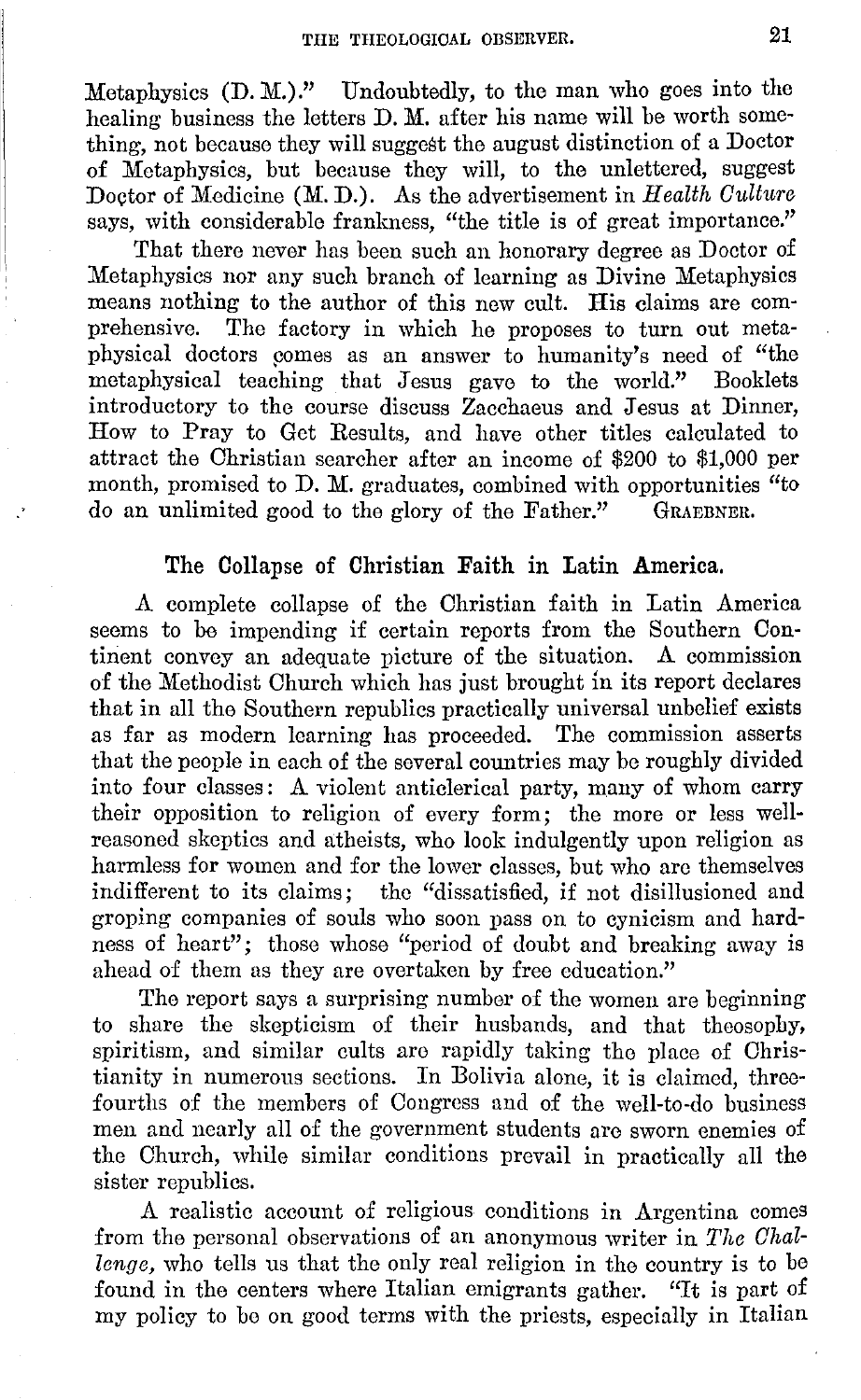centers like this. Candidly, most of them are pretty average scoundrels, but they still wield mighty power over the Italian peasantry, and it is well to be civil to them, even if one can feel little or no respect or liking for the man." Argentina generally is described as a land of atheists; even the Protestant converts are regarded as in no way helpful in maintaining Christian standards. Tho people of Argentina are said to have abandoned the faith of the Cross in order to adopt that of unrestrained self-indulgence. A visit is described to a small country church in a neighborhood where the population has become thin by the rush to secure better agricultural lands: "I found the church more depressing in the interior even than it had been externally. Horribly dark (cleaning the windows would have made a good deal of difference), laden with the fumes of stale incense, and<br>all the ernaments and decoration horribly cheap and tawdry. The all the ornaments and decoration horribly cheap and tawdry. stands for votive lights had apparently never been cleaned since the day they were installed; the lamp· before· Our Lady was dirty, and smelled horribly, and the figure itself was chipped and battered, with the once rich robes hanging in dirty rags. The altar candlesticks were tarnished and foul with drippings of wax; the altar cloth had its lace fringe discolored and torn; even the tabernacle looked cheap and common, and its gilding was worn faint and dull. Even the Figure on tho Cross had its arm cracked, and the tree itself looked as if it would fall at any moment. It seemed typical of the religion of this  $land - Roman$  Catholic, but in name only."

In the *Evangelisch-Lutherisches Kirchenblatt,* published by the Brazil District of the Missouri Synod, a missionary among the Portuguese natives, Rev. R. Hasse, wrote last year:  $-$ 

"It is impossible to describe the amount of superstition prevalent among these people. The depths of this mental vice are simply unfathomable. It is undeniably an offspring of hell, and we must regard it as our main obstacle. I cannot believe that even the blindest of pagans can sink to lower depths than this. And this is the work of Rome! I am absolutely convinced that Rome has forfeited her right to these people. If it was Paul's,purpose to win as many people from heathenism as possible, we, too, should place no limit on our endeavors to rescue from the claws of Romanism as much as can be rescued. The hideous reality of it all was made plain to me quite recently. A consumptive girl whose end was approaching cried day and night that she was not able to die, that she had a horror of death, and although she was a faithful Catholic, no priest nor nun was able to comfort her. And, forsooth, how could they *i* They have denied the Son of God. The girl departed this life with screams of despair. No. one who has not done missionary work among the Catholics can comprehend the mystery of iniquity as we find it there."

In spite of the decay of popular religion and of the apostasy of many into atheism, the Church still exercises great power over the political rulers. Only this year President Irigoyen of the Argentine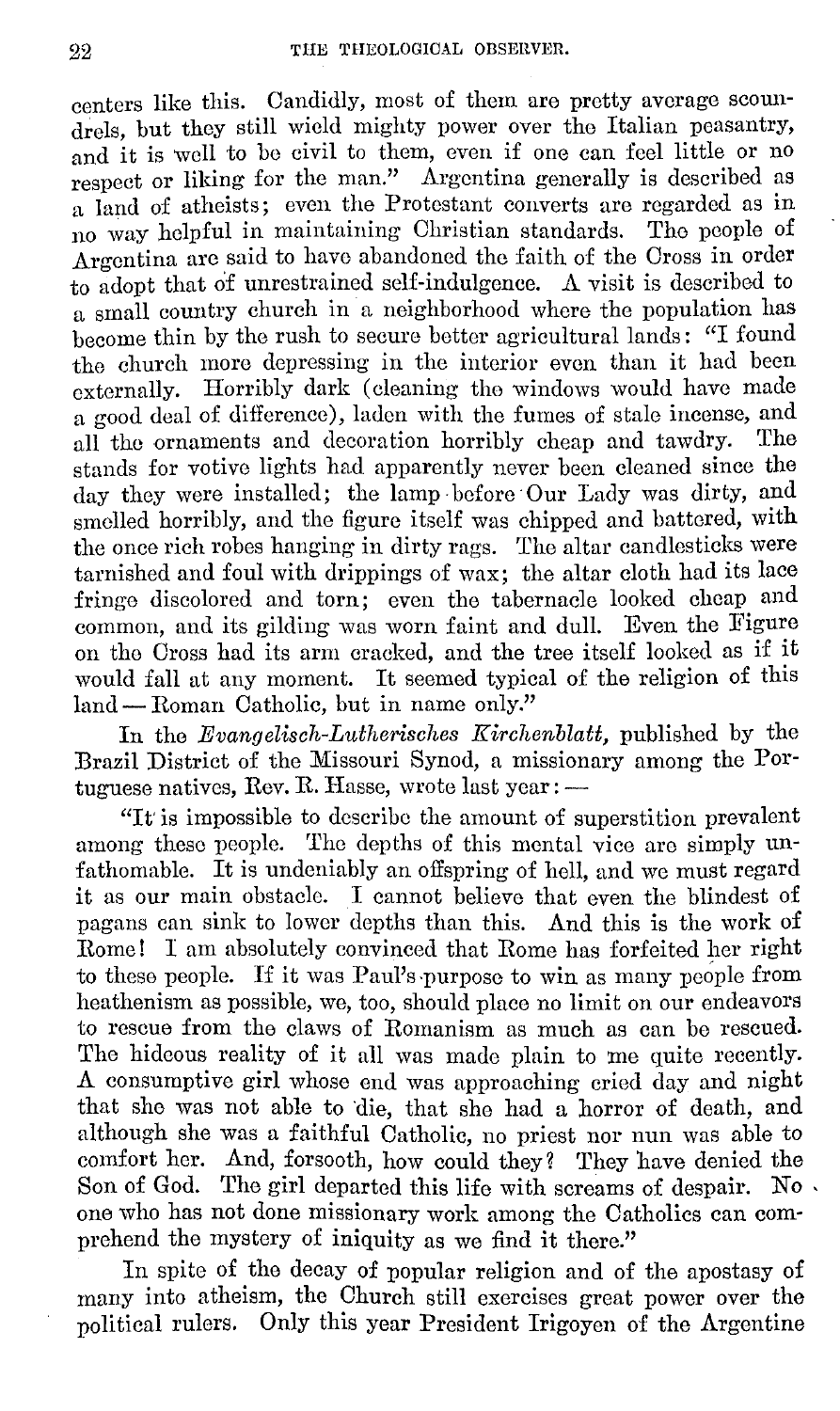Republic marched at the head of a procession brilliant with military color and impressive with its array of silk hats, when a festival was celebrated in the asylum of Vincent de Paul for the consecration of a statue of St. Vincent. When at Jujuy, Argentina, an effigy of the Virgin was crowned with great pomp and ceremony, the governor of the province, Dr. Carrillo, gave a banquet to the papal nuncio at the governor's mansion. The papacy still loves its god Mauzzim, Dan. 11, 39. Dan. 11, 39.

#### The Craze of Being "Doctored."

"There was a time when the letters **D. D.** stood for a tangible something. To-day they mean almost nothing. Most of **our** crossroad parsons, not to mention the city divines (clergymen graduate into the latter class after becoming pastors of parishes in incorporated cities) are called 'doctor.' . . . It surely looks as if it is bad form these days to be a wearer of the cloth unless one possesses a doctored attachment to one's surname. . . . Occasionally a clergyman can be found who realizes the meaninglessness of such titles. The writer has in mind one of the most capable college presidents in the country, who possesses several honorary degress, but who always refers to himself as 'Mr.' and has that prefix alone upon his calling cards. Such examples are distinctly refreshing." (H. Sheridan Baketel, M. D., in the *Northwestern Christian Advocate.)* 

After all, a title will do neither the bearer nor any one else any good, if the necessary knowledge is lacking. And if that knowledge is there, the title need not be displayed. The greater men in history are known without their titles. We seldom speak of *Dr.* Luther, but the world over he is known as Luther, the Great Reformer. Who ever thinks of speaking of *"Dr.* Gladstone" or *"Dr.* Bismarck"? True greatness, says Christ, consists not in having titles, but in giving service. Matt.  $20.26 - 28$ . FRITZ.

### Why and Where Should I Go to College?

From the *Advent Review and Sabbath-Herald* we take the following clipping: - A College Education.

The *United Presbyterian,* in its issue of September 22, 1921, discusses the value of a college education and presents the following interesting statement: --

"Why should I go to college? Because of the rich material return. The president of a college in Ohio recently chose 15,142 eminent Americans without knowing the character of their training, and gives as the result of his study this: In proportion to their numbers, college-bred men have amassed great fortunes 277 times as often as non-college men; have been sent to Congress  $352$  times as often; to the Senate  $530$  times as often; have been appointed to the Supreme Court 2,027 times as often. In every 150,000 persons, those who reach eminence without elementary schooling, 1; with elementary schooling, 4; with high school, 87; with college, 800.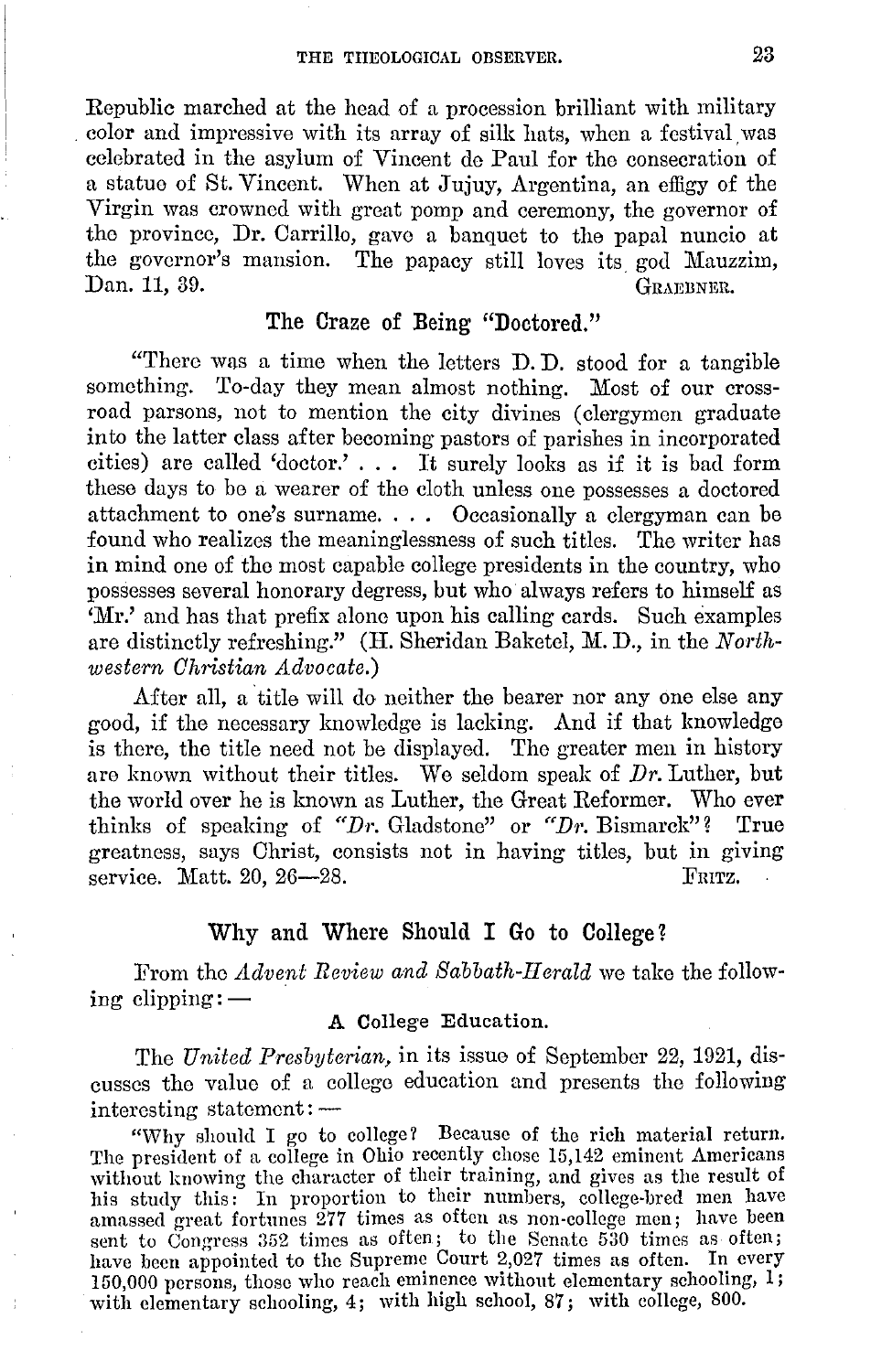"Another has put it in this form: A college education multiplies the values of a life career over a high school education  $9\frac{1}{2}$ , over a common school education 125, over no school education 817. A common school education increases one's chances for success 50 per cent.; a high school education increases them 300 per cent. Only 2 per cent. of our boys go to college, but that 2 per cent. furnishes 90 per cent. of the leaders in the professions and industries of America."

Discussing the kind of college to which the student should go, the editor makes these observations, to which every one appreciating the value of Christian education must heartily assent: -

"Educating people is the most dangerous thing in the world, if they are not at the same time Christianized. It is sharpening a sword that may, perchance, slip into the hands of the devil.

"Higher education does not always help to brace morals. Here is the need for church colleges. They are the dynamos of moral idealism for the nation. Secular education cannot, in the very nature of things, impart virtuous character and Christian graces. Arithmetic has no moral quality. Neither has geography, grammar, or English. There is nothing in the classics to regenerate the soul. Latin, Greek, French, are as impotent to change the character of the student as manual training. Biology is as impotent as blacksmithing. No intellectual study has moral quality. Not one will create a hatred of that which soils the soul, nor help one to keep himself unspotted from the world.

"The atmosphere of a college, the character of the teachers, the Chris· tian ideals that rule the institution, determine character. This is the function of the Christian college. It is of the greatest importance that the intellectual culture given our children be matched by spiritual strength. Moral sentiment and spiritual force must control the intellectual power imparted."

#### The Right to be a Heretic, and Certain Obligations.

There can be no doubt that men have, from a worldly and civil point of view, a right to be "heretics." If a man does not believe in the divinity of Jesus, or in the atonement, or in the resurrection, there is no law of man to 'compel him to do so or to punish him for his refusal. Neither is there any law to forbid his preaching against those doctrines. But there is a certain law of consistency and common sense and fitness which docs forbid a man who has repudiated those doctrines to remain in and preach in a church of which they are essential and fundamental principles of faith. The latest "heretic" is quoted as saying that he does not claim to be orthodox and has 110 desire to be, for he regards orthodoxy as a system based upon ignorance and superstition. In that he is entirely within his right. But it is not within, but outside of an orthodox church that he should say such things. To us the strangest part of it all is that the heretics should try to remain in the churches which they repudiate and should fight for places as representatives of creeds in which they no longer believe. What would be thought of a man who was an habitual liquor drinker and openly denounced abstinence, and yet insisted that he should be retained as a member and officer of a total abstinence society? A man who denies and denounces an important article of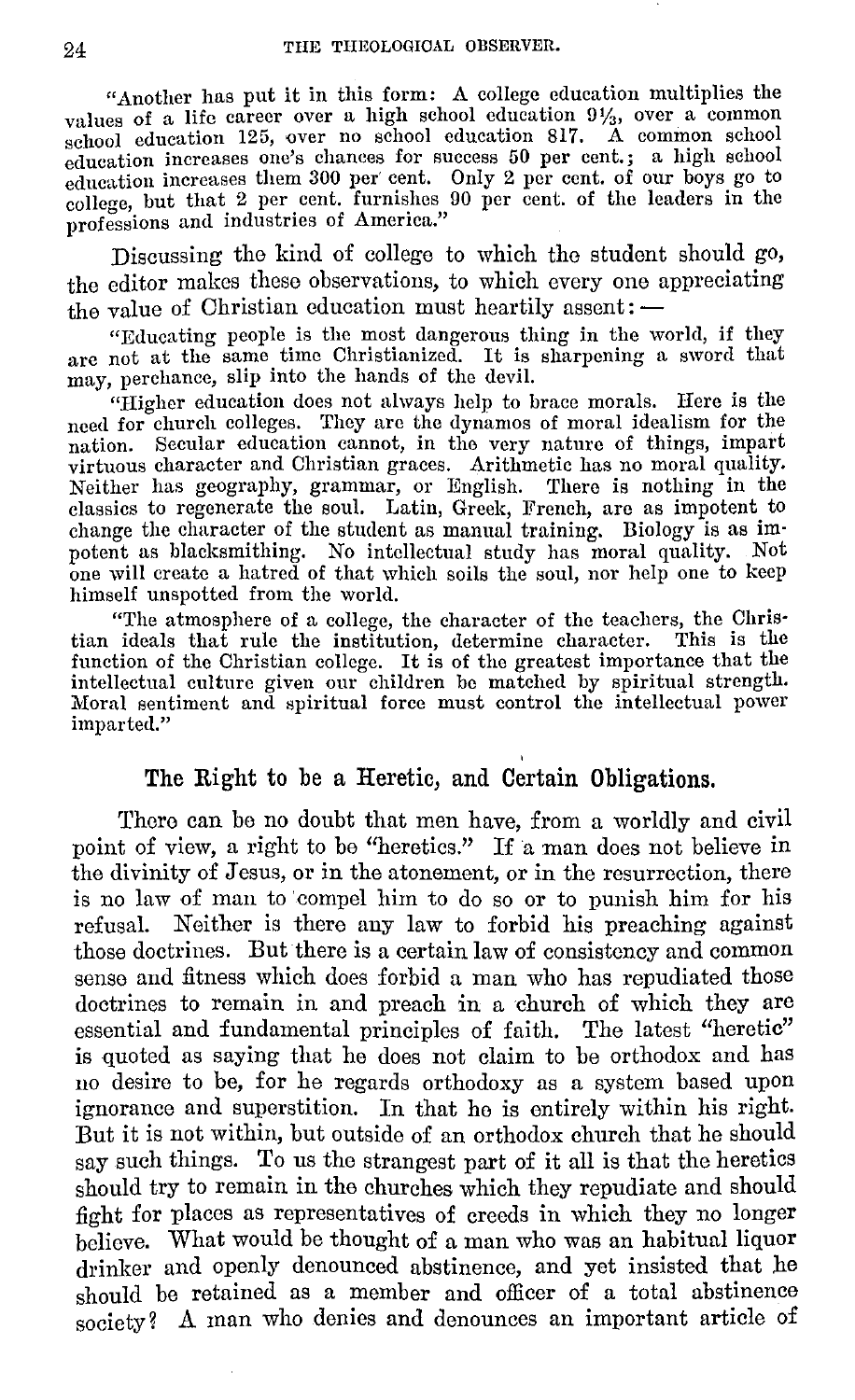religious belief, and yet insists upon remaining a priest of the church which is founded upon that belief, is guilty of similar self-stultification. There is plenty of room in the world for so-called "heretics." But it is outside the pulpits of the churches whose creeds they have repudiated. - *New Yorlc Tribune,* 1910,

#### **An Ancient Code.**

What is said to be the oldest known written code of laws in the world, probably antedating that of Hammurabi by at least a thousand years, has been discovered in part among the hitherto untranslated clay tablets from Nippur at the University of Pennsylvania Museum. The Hammurabi code was prepared about 2100 B. C., and was discovered about twenty years ago on a large diorite stone by French explorers.

The laws, which have been translated by Abbé Scheil of Paris, deal with responsibilities of hired servants, with trespass on farms and orchards, harboring of slaves, rentals, rights of slave women who have born children to their masters, punishment for adultery, etc. One interesting statute provides that rentals must run for three years in case a man has taken over a house the owner does not know how to manage. This is somewhat obscure and may mean that all rentals were for that term. In any event property could not lie idle or be improperly used if some one was willing to use it for public or private benefit.

In case of a slave who had born children to her master, she and the offspring were free, and if the master married the slave, the children became legitimate. In general, tho laws show a high state of civilization existed when they were written. They deal with personal and property rights on a basis somowliat like that of the Deuteronomic code. It is thought possible the tablets were text-books used at the Great University of Nippur. - Associated Press.

#### Rome and Civil Marriages.

Last autumn *a Roman Catholic gentleman in Sw·itzerland* married a Protestant. Before giving his benediction at the religious ceremony the curé demanded that the lady should be baptized in the Roman Church. On her energetic refusal the priest tried to prevent recognition of the civil marriage which had already taken place.

A few months later, when the federal census was taken, the census officer placed opposite Mme. -- 's name the word "Concubine." The census paper was signed by the local civil authorities without reading it, but at the office of the prefecture a friend of M. -- noticed it, and drew his attention to it. On investigation the census officer's defense was that the Roman Church recognized only religious marriages. Under threat of taking the case to Berne, he withdrew his illegal action. But the priest has put the couple under the ban.

 $Record$  of Christian Work.